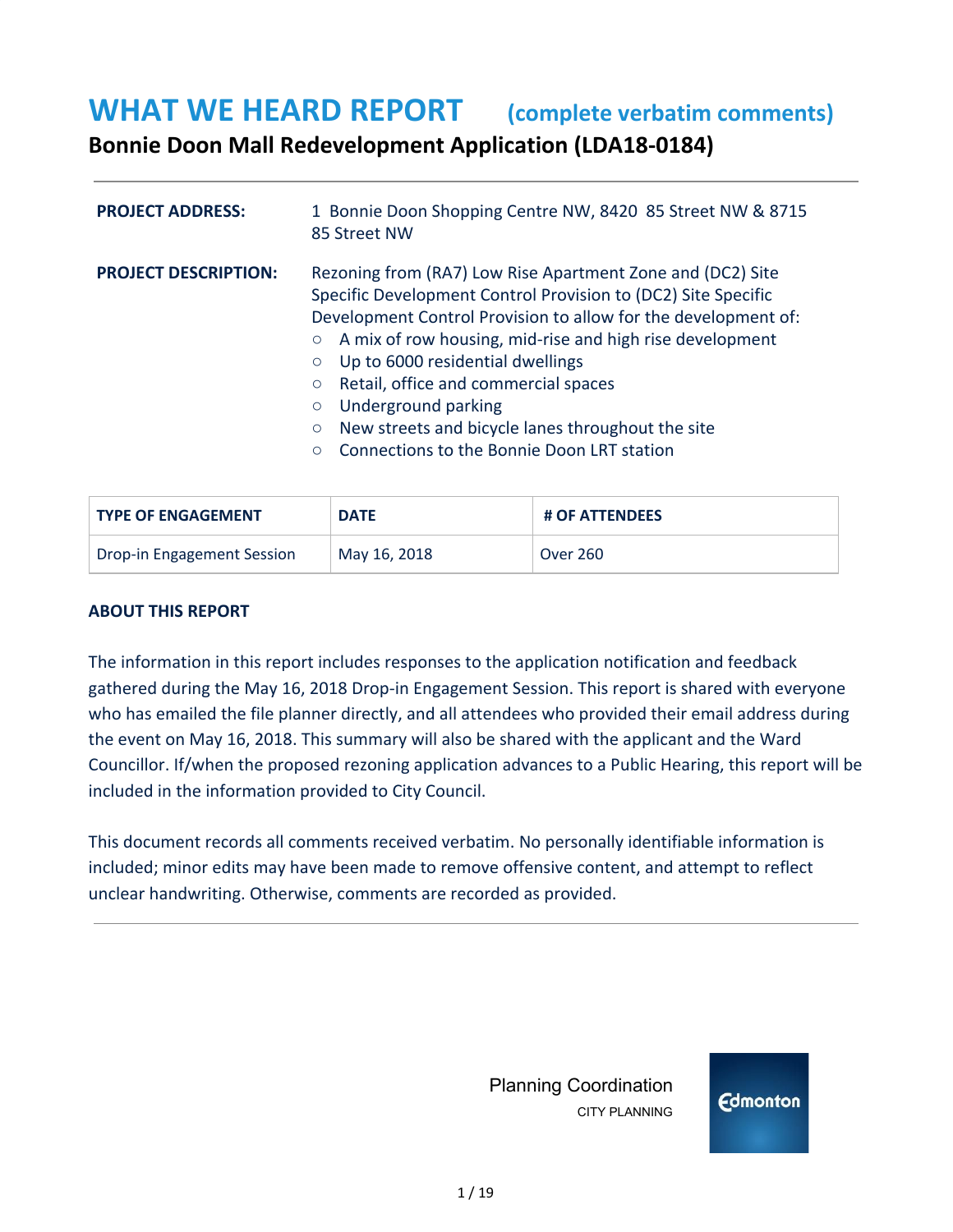#### **MEETING FORMAT**

The meeting format was a station-based open house where attendees were able to view display boards with project information and ask questions of City Staff, the applicant, and the landowner. Participants were invited to share their feedback on "Graffiti walls" by offering general feedback as well as by answering the following questions:

- Overall, what do you like about the application?
- Overall, what do you not like about the application?
- What do you like about the proposed land use concept (including the proposed districts and open space areas)?
- What do you not like about the proposed land use concept (including the proposed districts and open space areas)?
- What do you like about the proposed street designs and mobility?
- What do you not like about the proposed street designs and mobility?

#### **What We Heard:**

## **Density**

- **Density**
- $\bullet$  I like the increased density. (x2)
- It seems to be a sensible and attractive way to increase density.
- The increased density of the neighborhood is welcome. Good for multi-income bracket, diversity of the area, affordability, etc.
- Redevelopment=good Over-density = bad
- High density is good for this location. Building beside LRT first. Like integrated connection.
- I love the major increase in density. I really hope street level parking lots are minimized.
- 'High Density is great for this area! It will encourage use of transit. Don't be discouraged by the people who assume that everyone needs a car!

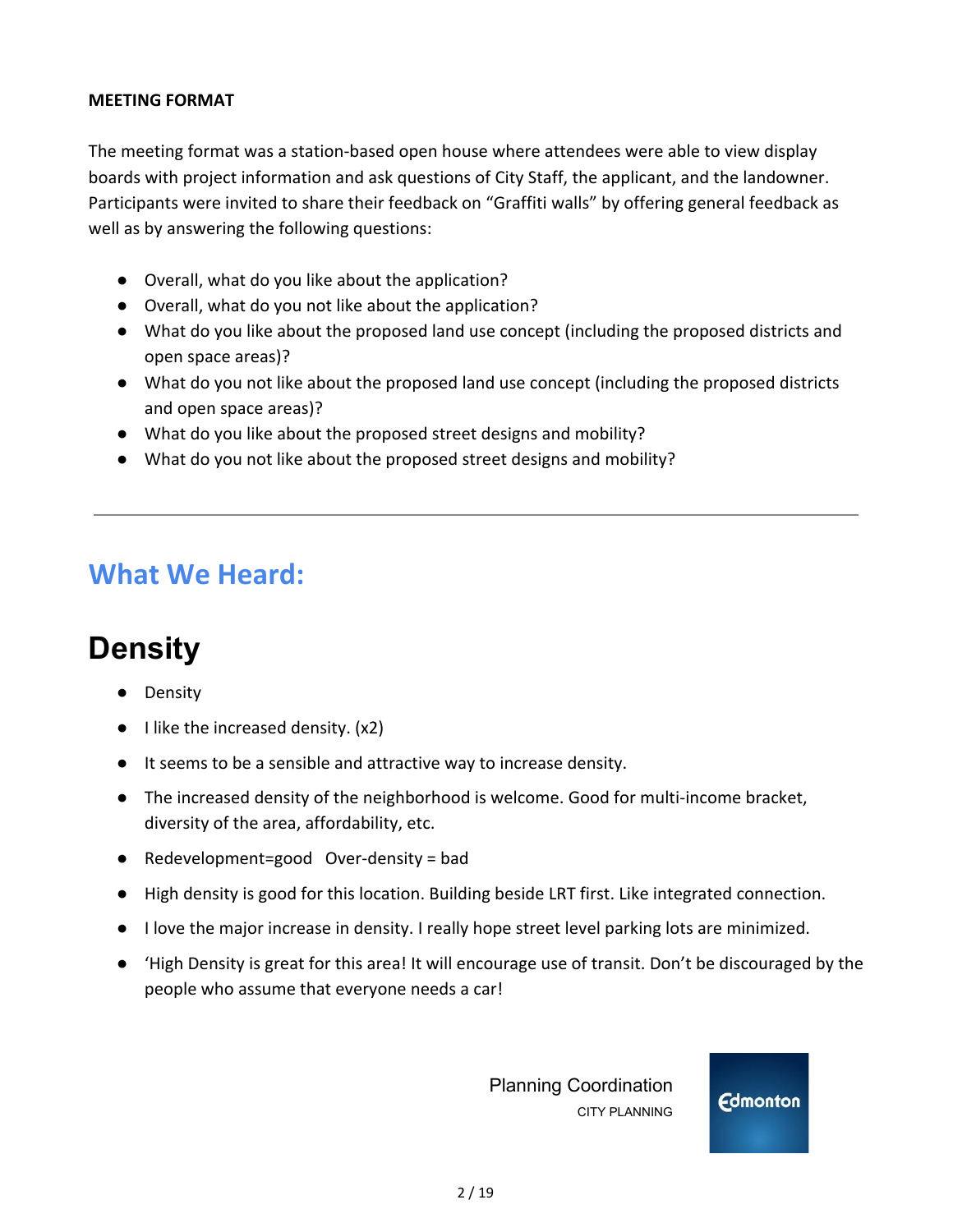- While building, build high enough to get a dense community.
- Far too much density for residential area.
- Is the City Council insane? This is too dense!
- Too much density!
- Too many units proposed! 6000?! Where are your tenants or buyers coming from?
- Too much density. No needs for 40-story tower. What are Edmonton population growth predictions?
- 6,000 units is much too high density for this neighborhood.
- I have serious concerns about adding 6,000 households to the area. This kind of density is not necessary.
- 6,000 units seems a lot but it will depend on the height.
- I'm concerned about too much density and traffic woes.
- This is a massive change to our quiet neighborhood, increasing significantly the density. It's too complicated to pretend we can anticipate the consequences. How will it age? Who's moving in? Traffic? Parking? This is bad news for Bonnie Doon.

Over-densification=ghettoization

- This is wildly out of scale. Please come back with a reasonable proposal. There is way too high density!!! Traffic!! Parking!! Shadowy!
- I'm concerned about 40 story building, traffic flow, signaling and infrastructure for accommodating 6,000 + residential spaces!!
- There is a high density in this area. LRT + Retail + Housing will result in parking issues.
- Too, too, dense. No park n' ride even though this is a transit hub.
- The proposed housing is too dense for designated area.
- We will need more than just one grocery store with all that density.
- How will City infrastructure handle 20,000 more people? Roads? Parks? LRT capacity? Sewers/water, etc.?
- How is the existing sewer system in the neighborhood able to handle 6,000 units worth of sewage? I fear you will be digging up neighborhoods for new sewers.

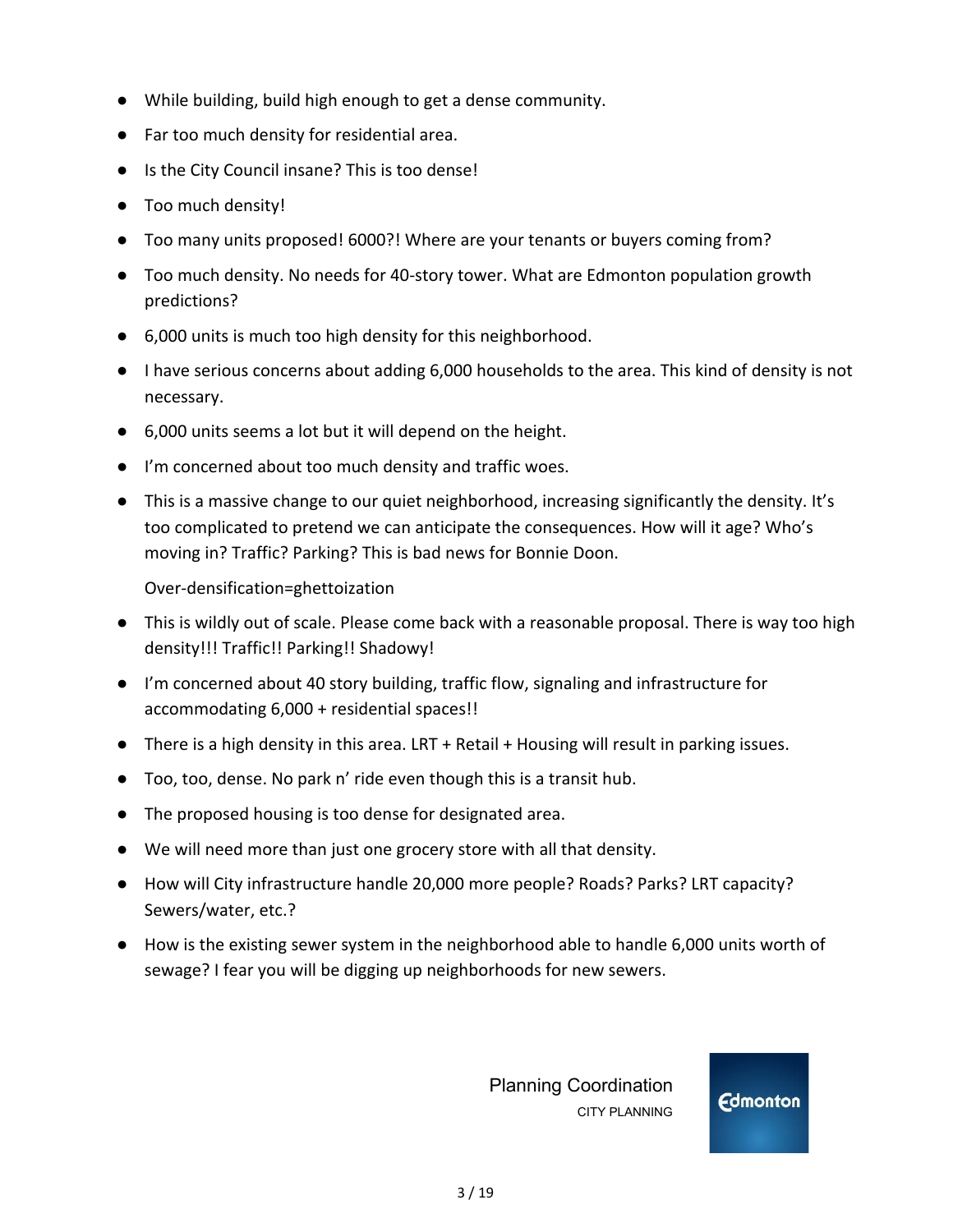- **●** Pressure on existing services (e.g. Recreation Centre, Millcreek Pool, public schools.)
- **●** Too much pollution, too crowded, too noisy, no sunlight, too many people, too much nature will be damaged and no trees or plants.
- **●** Not just another downtown.
- **●** This plan is way too big. It sounds like greed…

### **Transportation and Traffic**

- I like the bike lanes. Please consider strongly protected all-ages bike lanes.
- I like the focus on a transit oriented development.
- I like all the park space and underground parking. I second this!
- Plan for sufficient underground parking—safe and free.
- This is a good opportunity for underground parking for satellite communities.
- I hope parking will be sufficient, easy access and inexpensive.
- Underground parking—make it "Paid Parking"
- Underground parking
- I like underground parking and I especially would like to see underground parking for grocery store.
- Hopefully all employees of these buildings will take the LRT to work.
- How about some traffic lights at junction of 88 Avenue and 85 Street.
- Make Bonnie Doon the first transit center for self-autonomous vehicles.
- Consider road reconfiguration for 85 St. to support expected bike/pedestrian cross-movement onto and off this site.
- Keep the mini buses for the seniors.
- With this plan, we will lose the ability to go downtown via Connors Road from 85 Street.
- Increased traffic into Idylwylde.

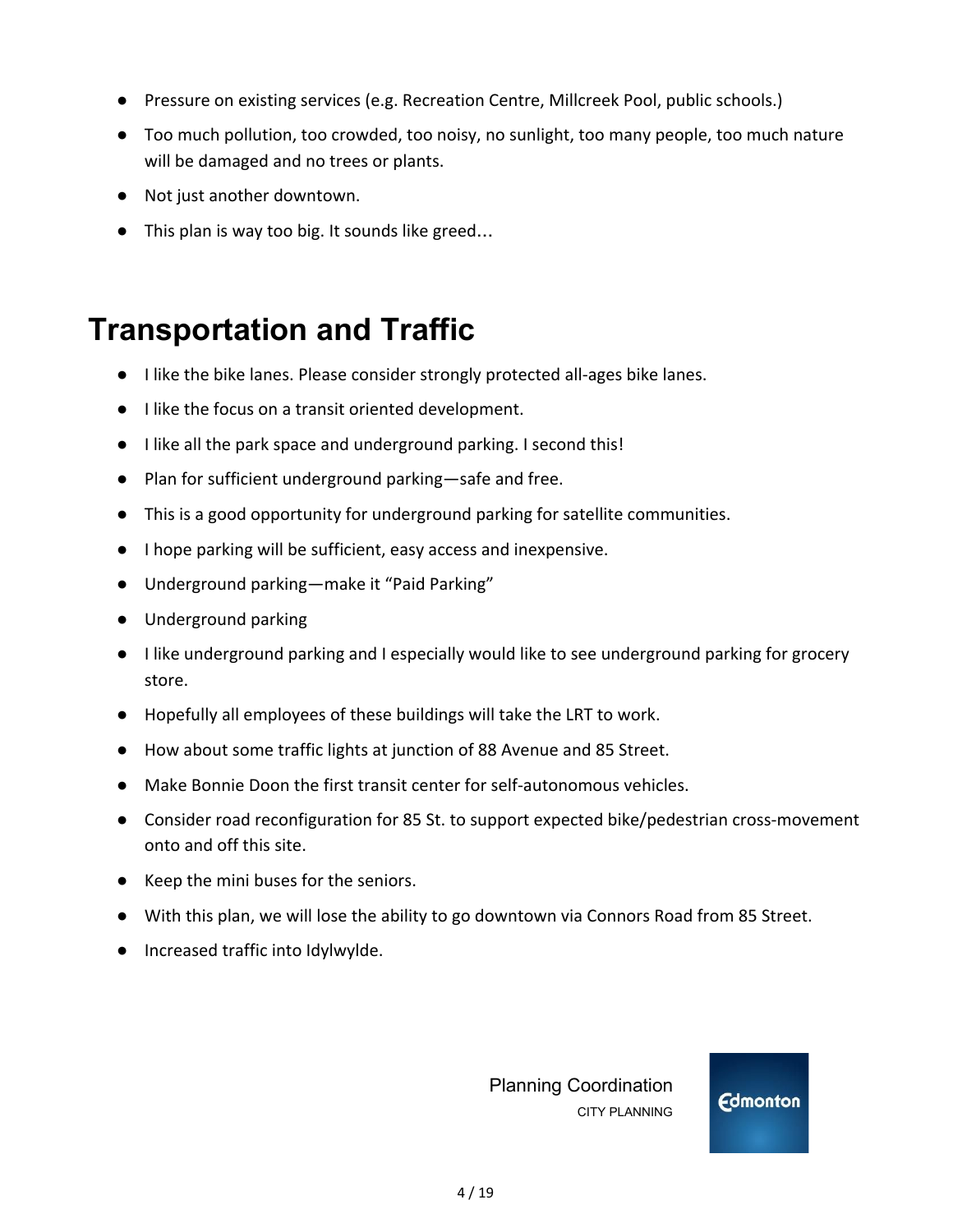- I have some concerns about the impact of 84<sup>th</sup> Avenue joining between Bonnie Doon Mall and Idylwylde. Traffic will be impacted.
- There will be an overflow of traffic into Bonnie Doon.
- I'm concerned about increased traffic volume in Bonnie Doon, particularly 84 Street and 88 Avenue.
- We need to avoid traffic confusion at Big Box Stores/centers.
- Traffic coming on 85 will create massive wait times, added to LRT wait times.
- Traffic will seize with increased pedestrians on Whyte Avenue and 83 Street.
- Thru traffic on 84 Avenue.
- I'm worried about commuters packing in my neighborhood to take the LRT downtown, However, I'm very keen on public transit, walkability and the increased density.
- How do you prevent Bonnie Doon from becoming a Park & Ride location from commuters to downtown from Sherwood Park? The parking will overflow into the community.
- I'm concerned about parking for 6,000 units, for business/commercial and for retail space AND all the visitors! Are they going to park in the neighborhood?
- I'm concerned there is not enough/any parking shown on plans, especially for 6000 units.
- Parking issues are stretched as recreational areas such as such ad Donar Park Arena & Shamrock. Now LRT? Come on people! No one can park in front of my infill home. I pay good taxes.
- This plan will create a parking nightmare!
- An overflow of parking into neighborhood is likely to happen due to inadequate parking on site.
- Library parking is not acknowledged. According to the plan, it is turned into park area.
- There is a high density in this area. LRT + Retail + Housing will result in parking issues.
- Streets can't accommodate the traffic's extra parking. Already on my street just by adding duplexes the parking spaces are gone.
- There is no interaction between LRT and buses to serve local.
- There is no allowance for Park n' Ride. It would be useful as our residential streets do not need more non-resident parking.

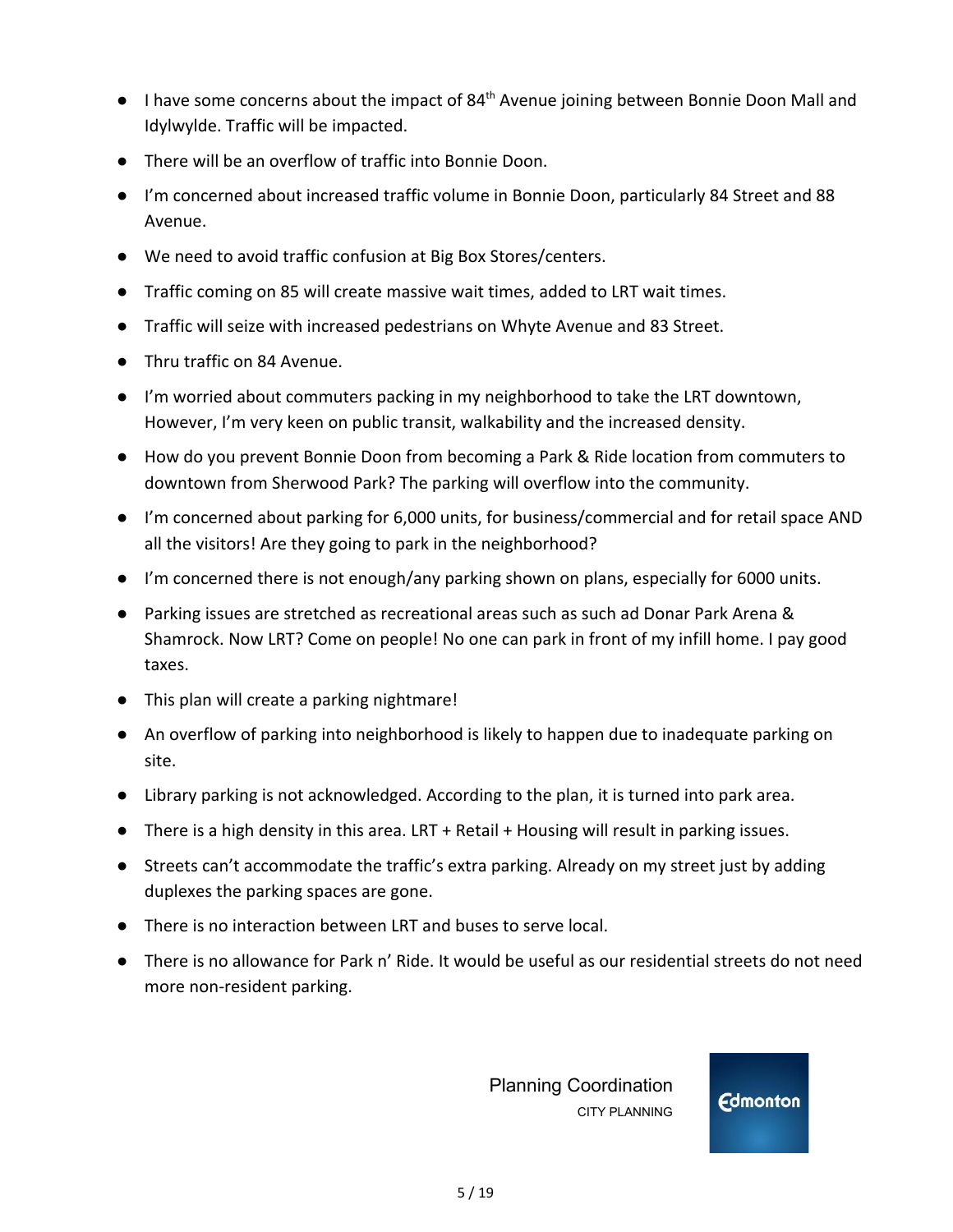- The site layout does not have sufficient space for parking for retail customers.
- Traffic nightmare!
- There will be too much vehicle traffic on all road types.
- Traffic congestion!!!
- The development will cause congestion in the surrounding neighborhoods.
- I don't like one lane only.
- Why so many parkade entrances? One big parkade? Or many small ones? It seems like busy streets with idling cars.
- We do not want to spend money on a new bridge just for downtown access. Hopefully, the existing bridge such as high level can be used for the LRT over the river.
- I'm questioning access at 85 Street and 84 Avenue. Why no access points further south?

## **Built Form and Design**

- Love the design. Go for it!
- Overall, I like the land concept.
- This is an amazing opportunity to keep it green and be future planning.
- Setbacks are healthy. Positive renewal!
- Four stories sounds fine, but it is annoying with strollers.
- I like the open spaces through site, but would like to see this continued to southend.
- I like the introduction of internal street.
- I like the added streets to break up the mass of the property.
- I like lots of green space, transit plaza, narrow streets, and green space by the library.
- I like low-rise terraced housing, pedestrian bike access, open areas and ground floor commercial and the overall European approach to increased density.
- I think this is a fantastic concept, especially the main street and garden spaces, plus the emphasis on sustainability and low energy consumption. Make it so.
- I appreciate apparent focus on landscape/urban design.

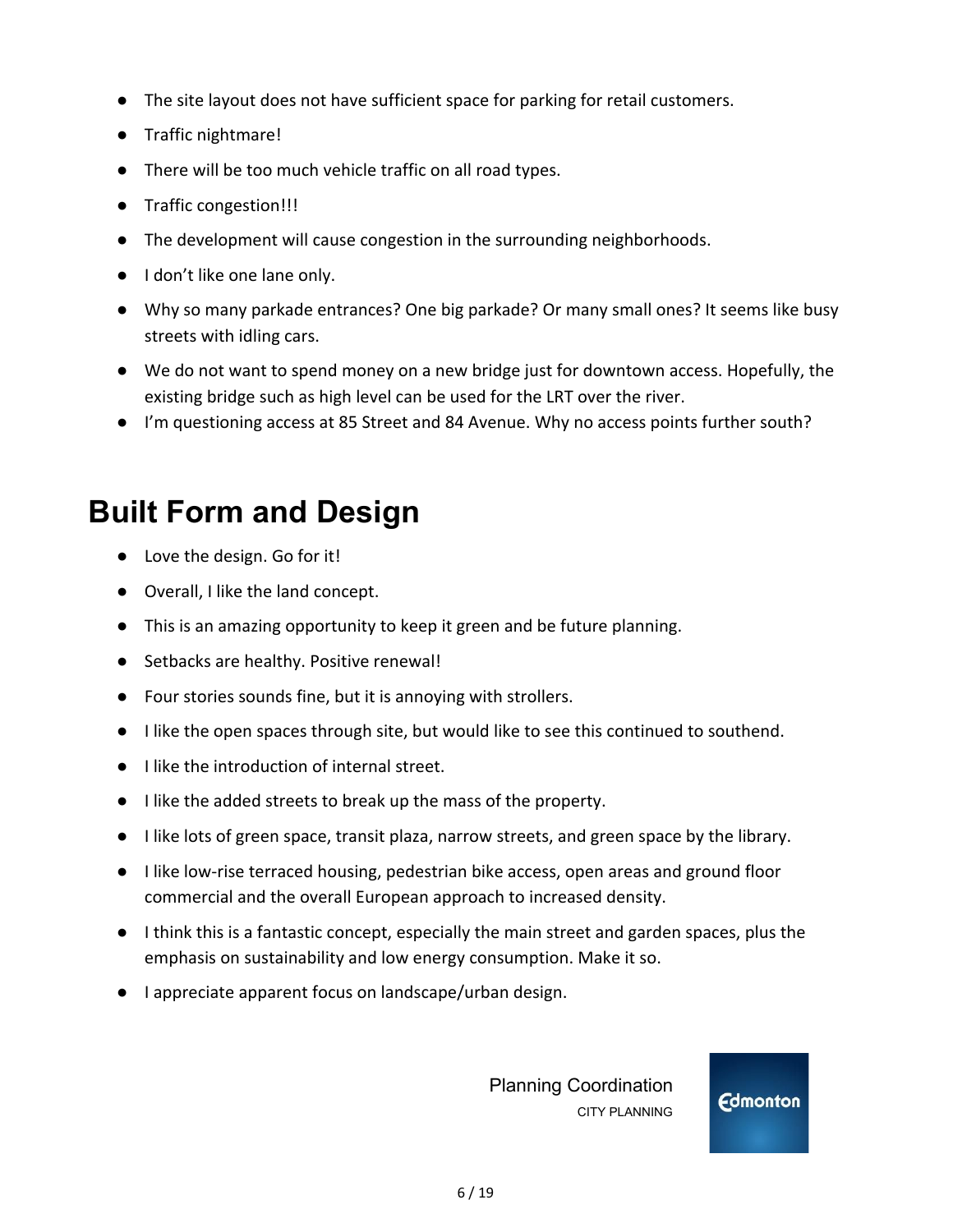- Edmonton malls that are well-designed thrive.
- Urban character
- Added sub-streets break down land mass into smaller scale.
- Make sure the green space gets lots of sun or it won't get used
- Build the condos on top of the mall rather than beside it.
- Don't lose the floor space of the mall as much.
- Keep the mall covered. We only have 4.5 months of temperate weather.
- **●** Please keep the covered mall. It's important for the community! (safe place to walk especially in winter)
- **●** A mall-covered street with shops is great for seniors, walking clubs and special needs people to use in the winter. Street access only shops do not allow for community interactions for seniors and handicapped people in the winter (6 months of the year).
- Segregating uses does not help senior's access services. Why not a "mall" with habitations above?
- **●** Think about winter!
- The proposal of a small concentrated indoor mall does not take into account our winter weather. There should be a much larger indoor mall for people to walk, de-stress and meet neighbors.
- A nice covered mall with 2 floors would be very nice. Open space for winter and summer. Not too high buildings. Need sunlight.
- Edmonton is a cold city. We need an indoor walkable mall (not just a food court). Indoor malls foster community. Outdoor malls do not.
- It's a Winter City. The indoor mall is useful much of the year.
- Good thoughts about winter. Ensure there is appropriate infrastructure to support outdoor winter life (i.e. heating elements…).
- Planning around sewer and power and gas.
- Why do we have to negotiate how many stories the towers have? This should not be a compromise…it should be "what's the most healthy opportunity?"
- I'm not opposed to density but scale at high end. A 40 story building feels excessive.

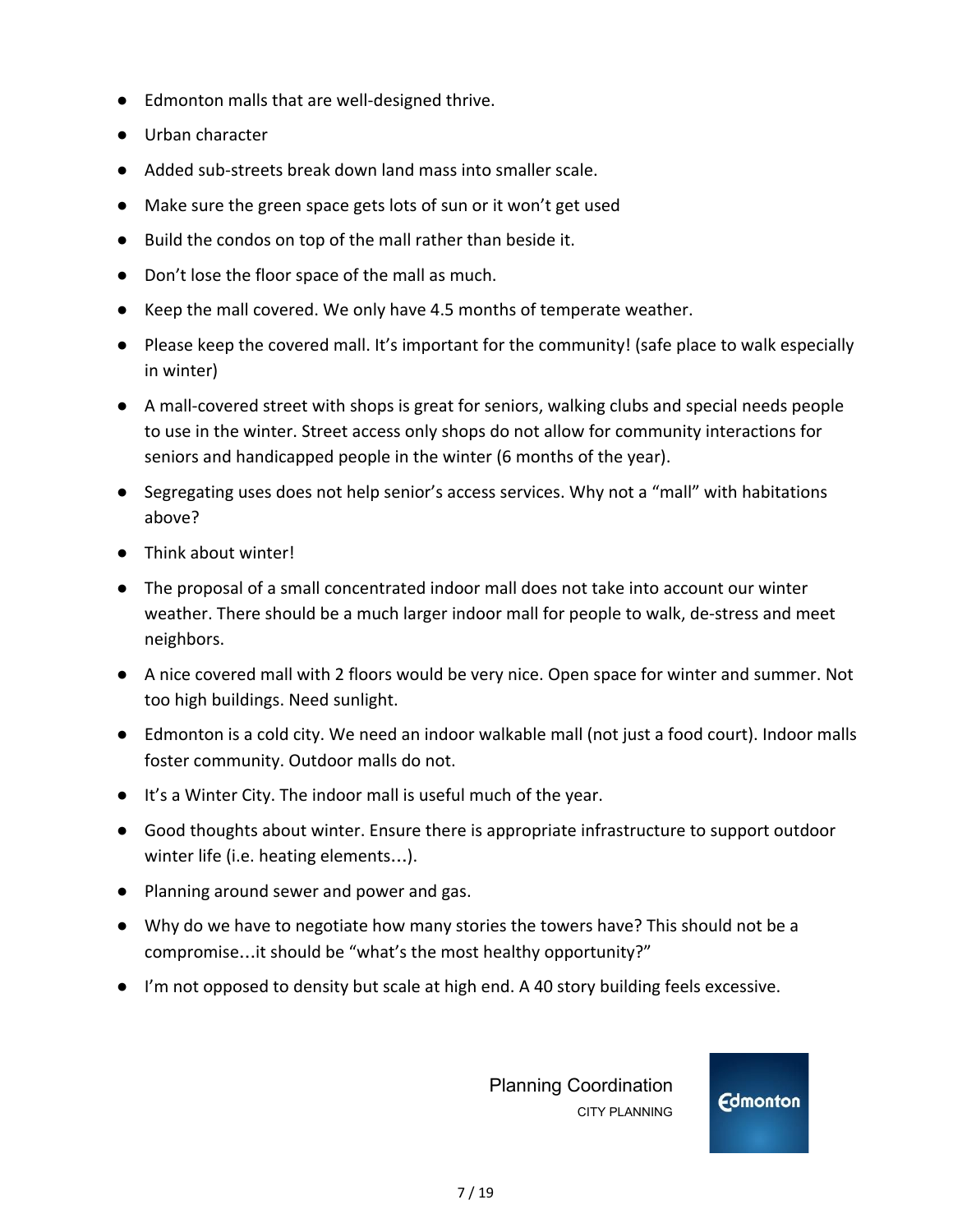- 40 story towers are NOT acceptable in our area.
- A 40 story tower is too high.
- I'm not at all sure about 40 stories—shadowing study will show the impact.
- Towers are too high. There should be a limit to 22 floors.
- I like the concept other than the high rises are too high.
- **●** I think that 40 story towers are too high for this project. I prefer that the high rise remain at a maximum of 20 stories.
- **●** The towers will "tower" above everything below it and it will be intimidating. 40 stories is too tall, bringing in too many people and there will be high density issues.
- Towers are fine but up to 20-25 stories (40 is too high).
- **●** Buildings may be too high and too many. This plan is looking like a Southside downtown.
- 40 stories are too tall!
- 40 stories feel tall. As a citizen, I would rather see the site filled with shorter buildings than half empty with 40 story towers on the other half.
- High buildings create wind tunnels.
- **●** super tall towers
- **●** No building should be higher than 15-20 stories anywhere within the property.
- **●** Towers are way too high and cut light to surrounding neighborhood homes and gardens. Proposed density way too much.
- **●** The high rise style is not consistent with the surrounding neighborhoods and will destroy their character.
- I don't support residential above 4 stories, which seems to be permitted under existing zoning.
- I don't like the fact that the line goes down 95 Avenue and cuts the Strathearne community in half!
- Why is Idylwylde neglected? You don't even mention it.

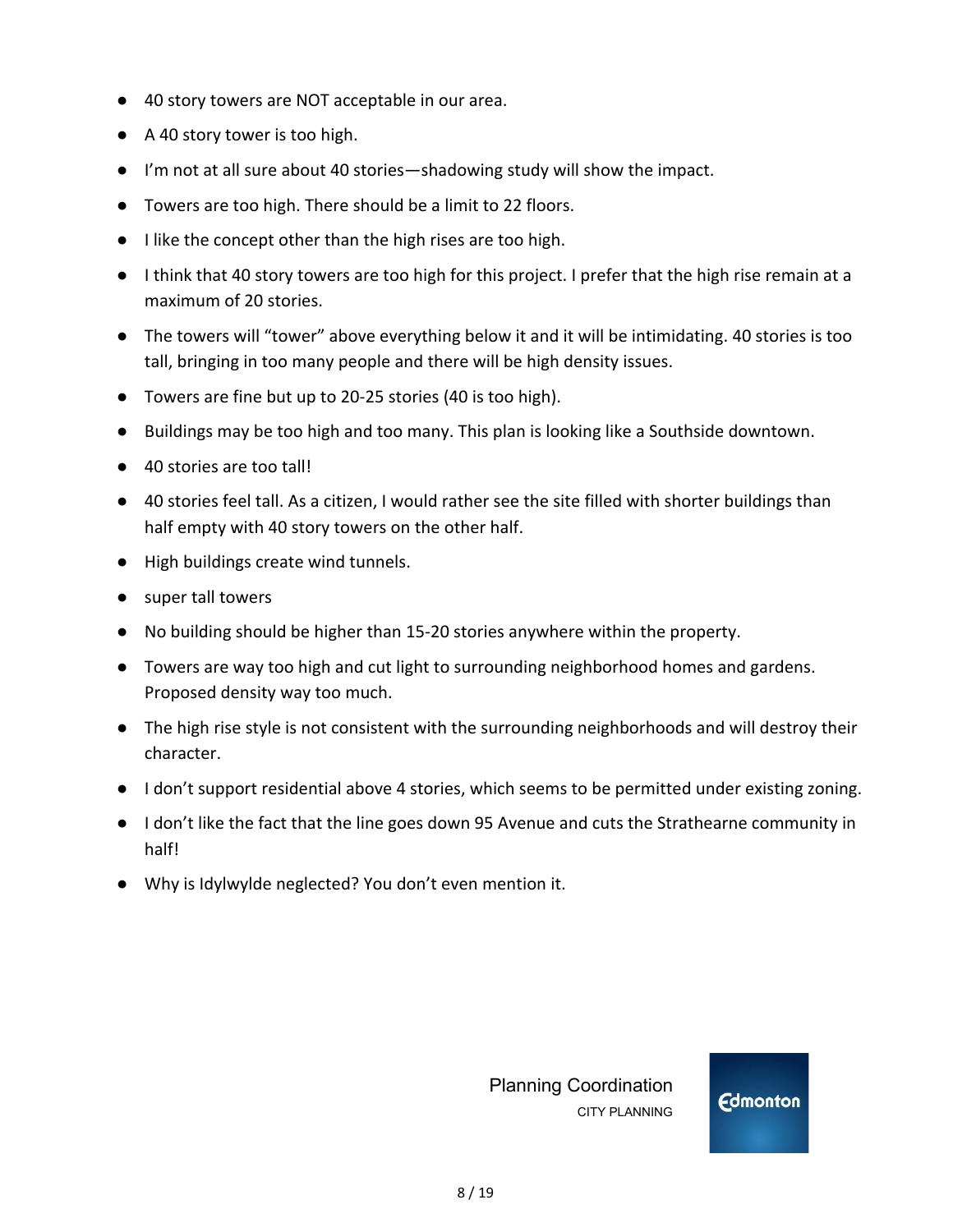## **Land Uses**

- I support the intensification of the site to promote a mix of uses that will accommodate a mix of housing types for all demographics and commercial service uses for the project and adjacent neighborhoods.
- I like the townhouses (row housing) and the mixed retail options.
- Low rental housing???
- I like the major addition of residential.
- I like that the bowling alley will stay.
- The Bonnie Doon Bowling Alley is integral to the community, providing sport and competition to all ages, keeping youth out of trouble and is also what makes our Bonnie Doon Mall unique.
- Keep the bowling alley.
- **●** Be sure that the bowling lanes are retained within the project.
- **●** Make sure bowling alley stays intact and always at Bonnie Doon Shopping Mall.
- Keep the bowling alley.
- Subdivision of land into different uses.
- I like the increased density and the retail-residential mix.
- Zone approach (especially garden zone) and Entertainment Zone
- Space for entertainment (e.g. bowling looks good)
- I like the idea that the site will have mixed attractions. It seems a more European feel.
- I like the variety of districts and I think it is a great idea to redevelop the area.
- I like the zones: green space, entertainment, health, etc.
- between tower—real urban neighborhood. I like ground floor retail and ground floor townhouses.
- Keep the Safeway and Dollar Store.
- I hope most of the stores will stay as Safeway, Tim Horton's, Edo Japan, Subway; A & W are in the food court. Also, Dollar Store and other businesses.

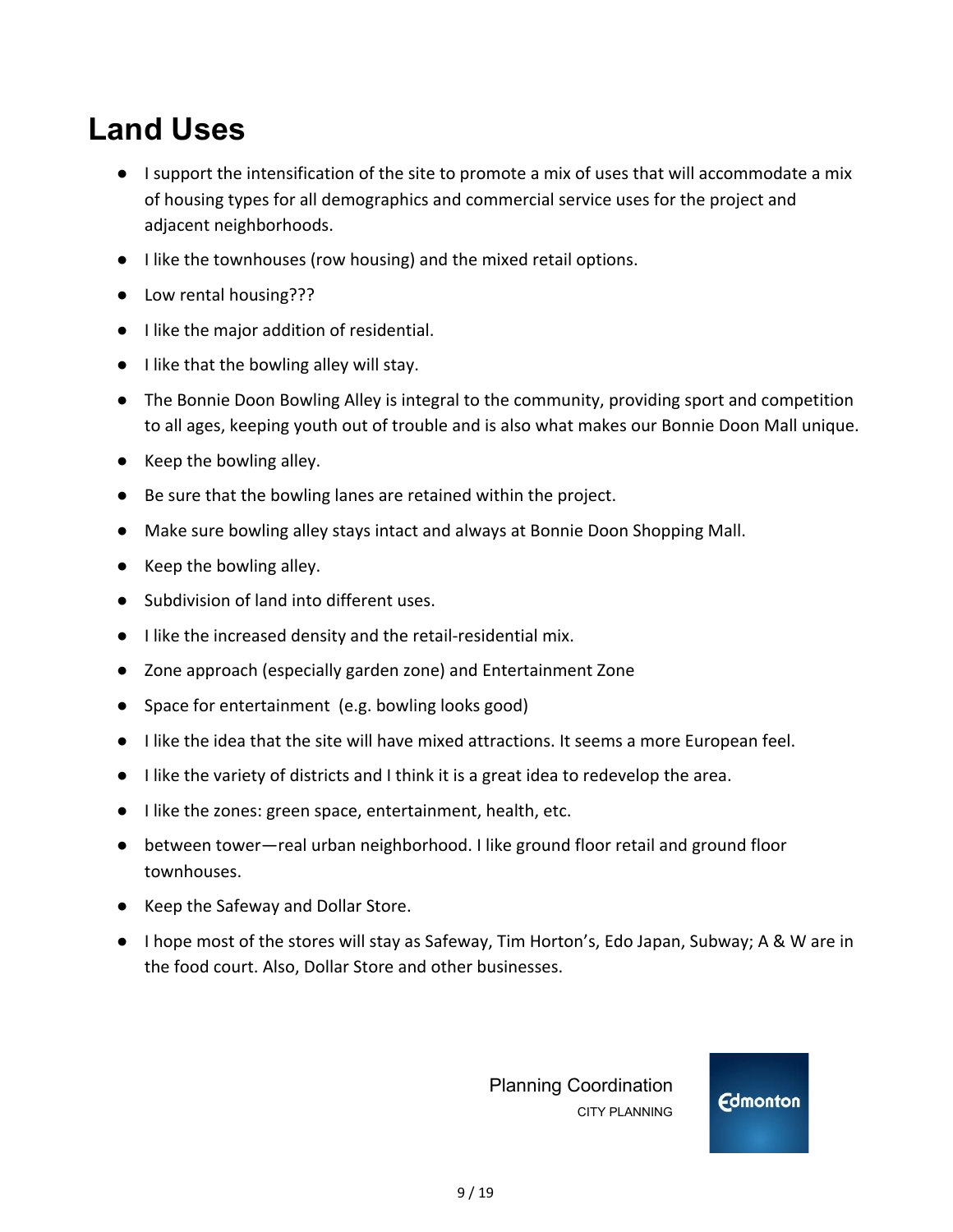- Make sure Safeway stays in the new project. I agree!
- Keep Safeway and attract London Drugs.
- The recycle station gets steady use. We need it too!
- It is CRUCIAL to keep a recycling depot. (sustainable development)
- I like the green spaces and mixed uses.
- I like the green space.
- I like the green spaces, the common use area that all Bonnie Doon/King Edward Park will get to use.
- I love, love, love the park space.
- I like the rain gardens.
- The green spaces look good.
- Heating and warmth for winter season...a place to go to warm up from cold. Also, a cool place to be refreshed from the hot summer weather…shelter from the rain storms and weather disasters.
- I like public space for winter and summer.
- Open space for food court should serve in both seasons
- Thank you for NOT proposing Box stores (stand-alone) and a giant surface parking lot.
- No bars—the west end of Whyte Ave should be a lesson about those problems. Alcohol in restaurants only!
- No casino!!
- No casino!
- **●** I would like to see additional open space at the south end of the site near retail and entertainment district.
- Have Safeway and other major vendors on 1<sup>st</sup> level. 50+ cannot use walkers/carts on multi-levels unless plenty of elevators or other lifts.
- **●** Please include an exercise facility in the Health and Wellness area.
- **●** We need more linear mall space to accommodate the social and exercise needs of all the surrounding communities.

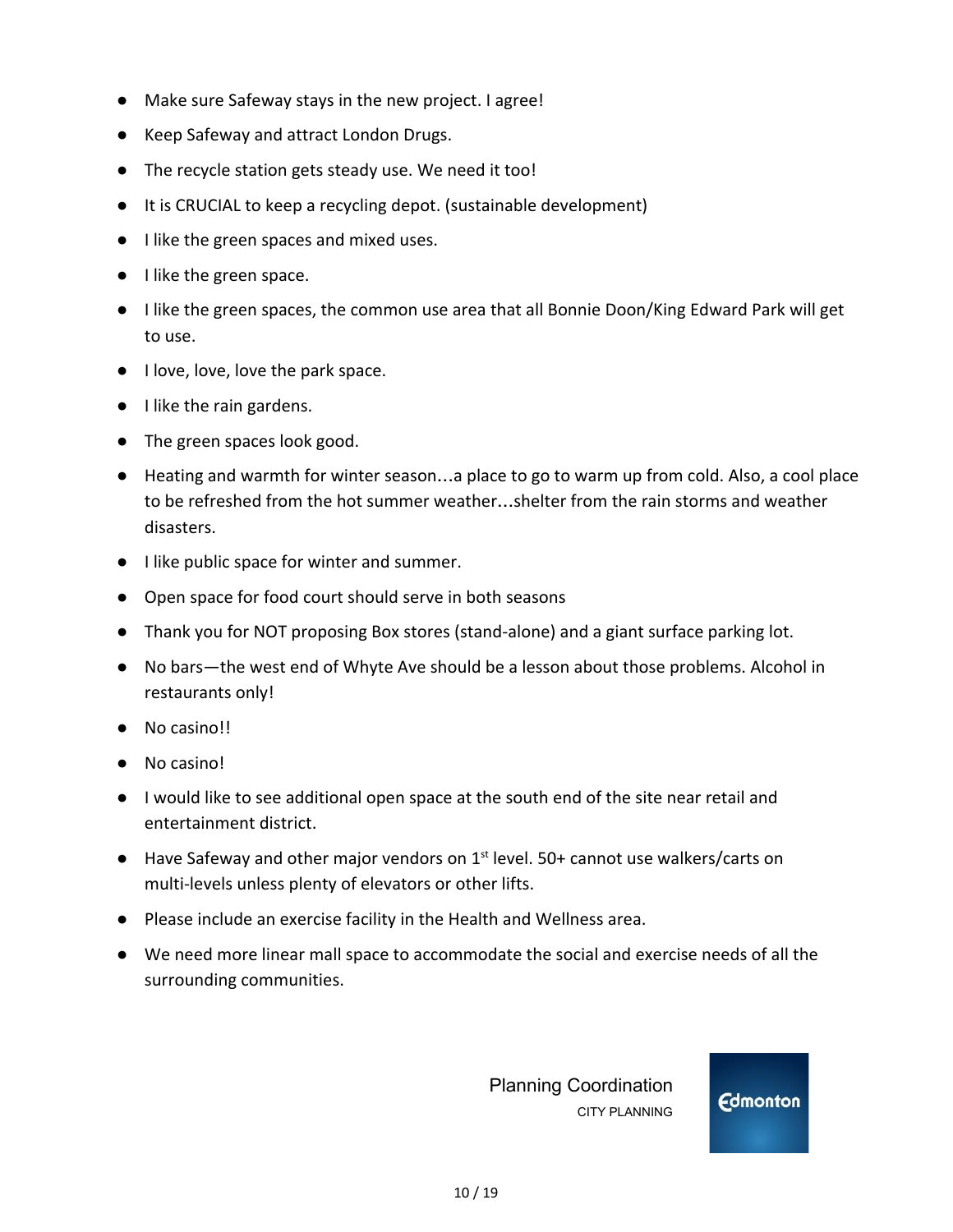- **●** Please incorporate some tenants that provide night life (not just bars) for this place.
- **●** We need more open space for food court, shopping and entertainment.
- **●** The primary use of this space should remain retail/commercial. This is the only major shopping area in this part of Edmonton. It is often necessary to drive to Sherwood Park for more retail opportunities. The existing retail/commercial space could use a refresh but the current proposal will become another high rise urban ghetto over the years.
- Out of the three (Strathearn, Holyrood and Bonnie Doon projects) the Bonnie Doon Mall project has the most potential.
- Renderings are vague but suggestive of higher quality of design than other similar proposed developments (i.e. Holyrood).
- What about the other developments (i.e. Holyrood and Strathearn)?
- There is conflict with development plans in Strathearn and Holyrood. Plans should coordinate.
- I like that you are trying to be community oriented and serving the community (health, food, retail).
- What about Holyrood Gardens or the Strathearn Proposal Developments. The City does not appear to be looking at the total impact of this area.

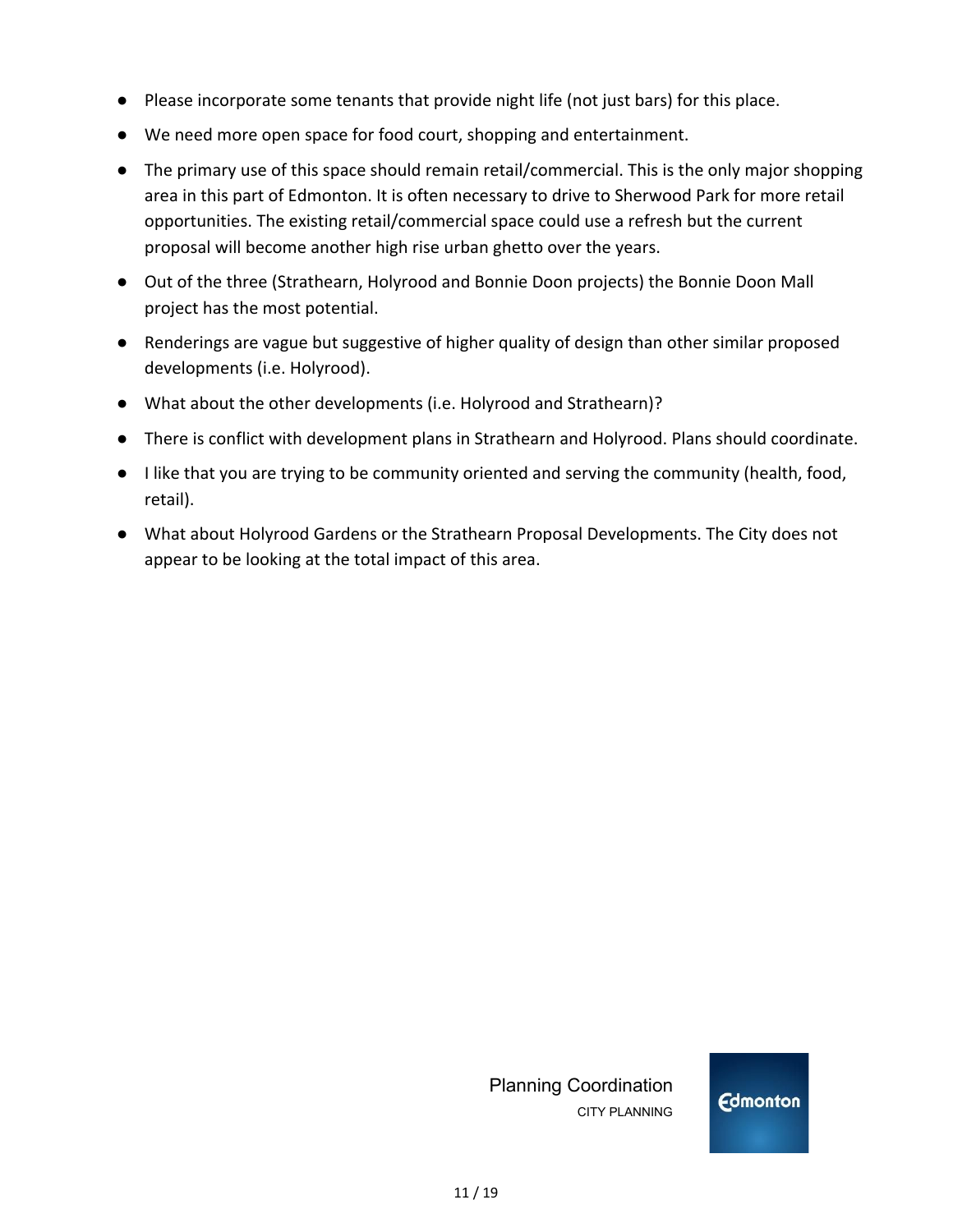## **Street Network and Public Realm**

- Thank goodness this is happening. I really hope it is very pedestrian friendly with street level cafes, brew pubs, etc. It is breaking up the mass of space into streets.
- I like the main street concept!
- I like the people focus (pedestrian-oriented design).
- I like the focus on pedestrians!! I like mixed uses. Hire good architects please.
- Focus on street proportions and good street wall activation is interesting.
- Consider that this is a winter city. People need to be able to shop without the need to get in a car for necessities (grocery, drugstore, card shop etc.) The European feel is cool, but our climate is not European!
- It looks good, but how far will pedestrians have to walk to get from Point A-B in 30 below.
- I like the pedestrian/cyclist focus through the site.
- I like the idea of the "pedestrian realm"—with the LRT and other transit it's important to emphasize non-car transportation and pedestrian/bike safety.
- Walkability
- Walkability is great!
- Walkability and bicycle lanes
- I like the walkable spaces inside and out.
- There is mixed use and walkability!
- We live on 76 St and our neighborhood school is in Bonnie Doon. I love the design of increasing pathways through instead of having a giant wall to go around…specifically for bikes and pedestrians.
- Please provide pathways through instead of around (specifically for bikes and pedestrians).
- More sidewalks are great!
- Include more pedestrian-only streets (i.e. Special Street).

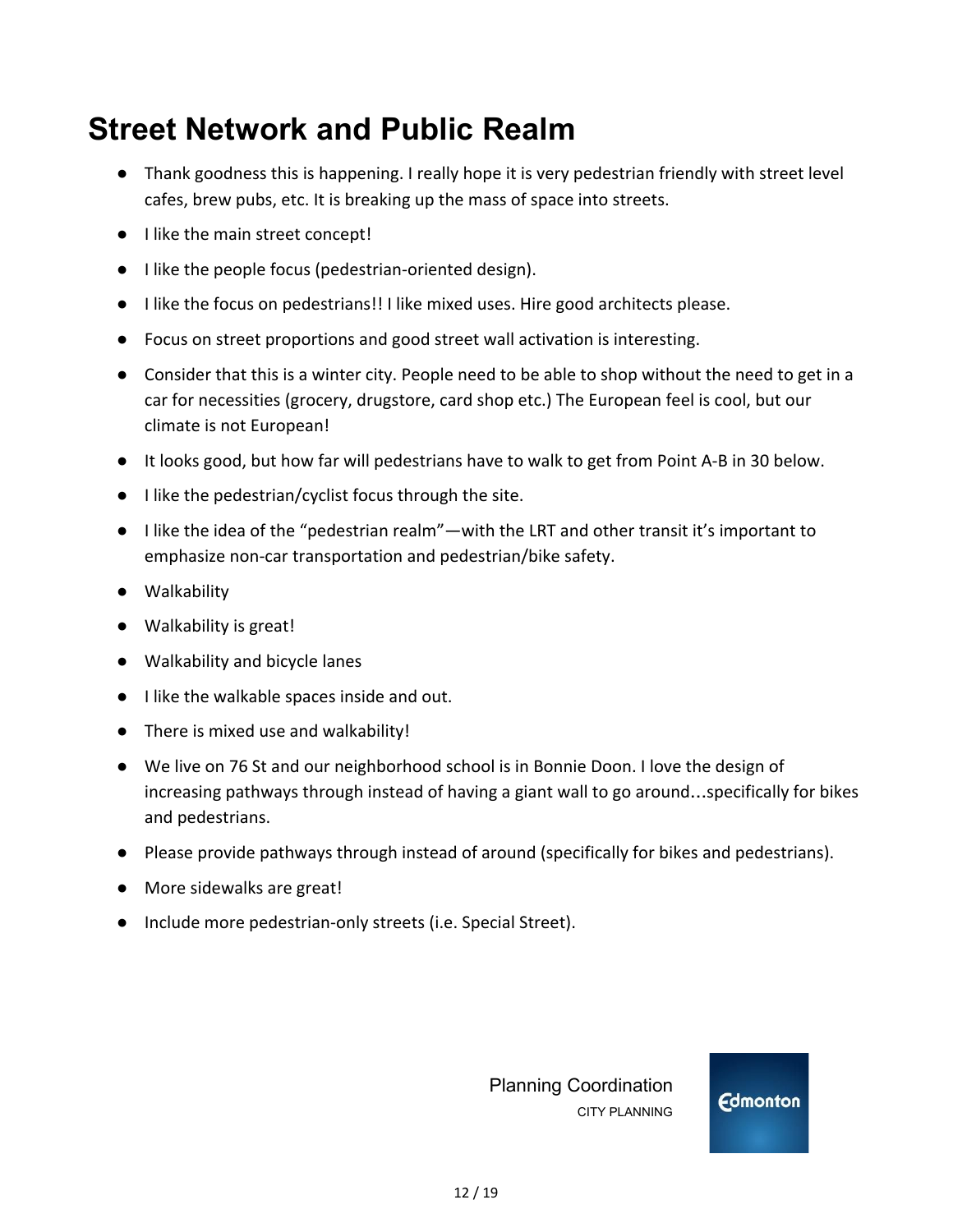- Digital signs shouldn't face roadways or into residential units. No bicycle facilities shown—secure long term and short term and different access control for residents, employment and visitors.
- A water feature amenity seems good, but is it viable because of long-term maintenance costs? The unit prices will probably be too high (e.g. \$400 per sq. ft, so most people will not be able to live there).
- The shared use path is not connected to neighborhood.
- I like the greenery and layout. It makes sense to have residential on the site. Good links to the library and health center are vital.
- I love the garden district and walkability.
- Trees and patio space
- Trees
- The green space is encouraging. The plaza is good for summer interactions
- The green space and "small town" feel of Main Street, and proposed shops are appealing.
- Bike lanes (x2)
- Connecting bike Lanes to the existing bike lanes
- Bike lanes should be protected.
- Separated bike lanes would be better.
- Bike lanes need to be protected—not just paint on the road!
- The special street should only be of pedestrian-oriented streetscape. I don't support vehicular transportation on that particular street.
- Close special street to vehicles.
- I like the fact that it is NOT a car-centric outlet mall.
- Narrow streets, wide sidewalks
- Make 83 Street also walkable and engaging outside of a basic sidewalk. 85 Street does not have the traffic that 83 Street has and it's more inviting and peaceful to commute down 83 Street.

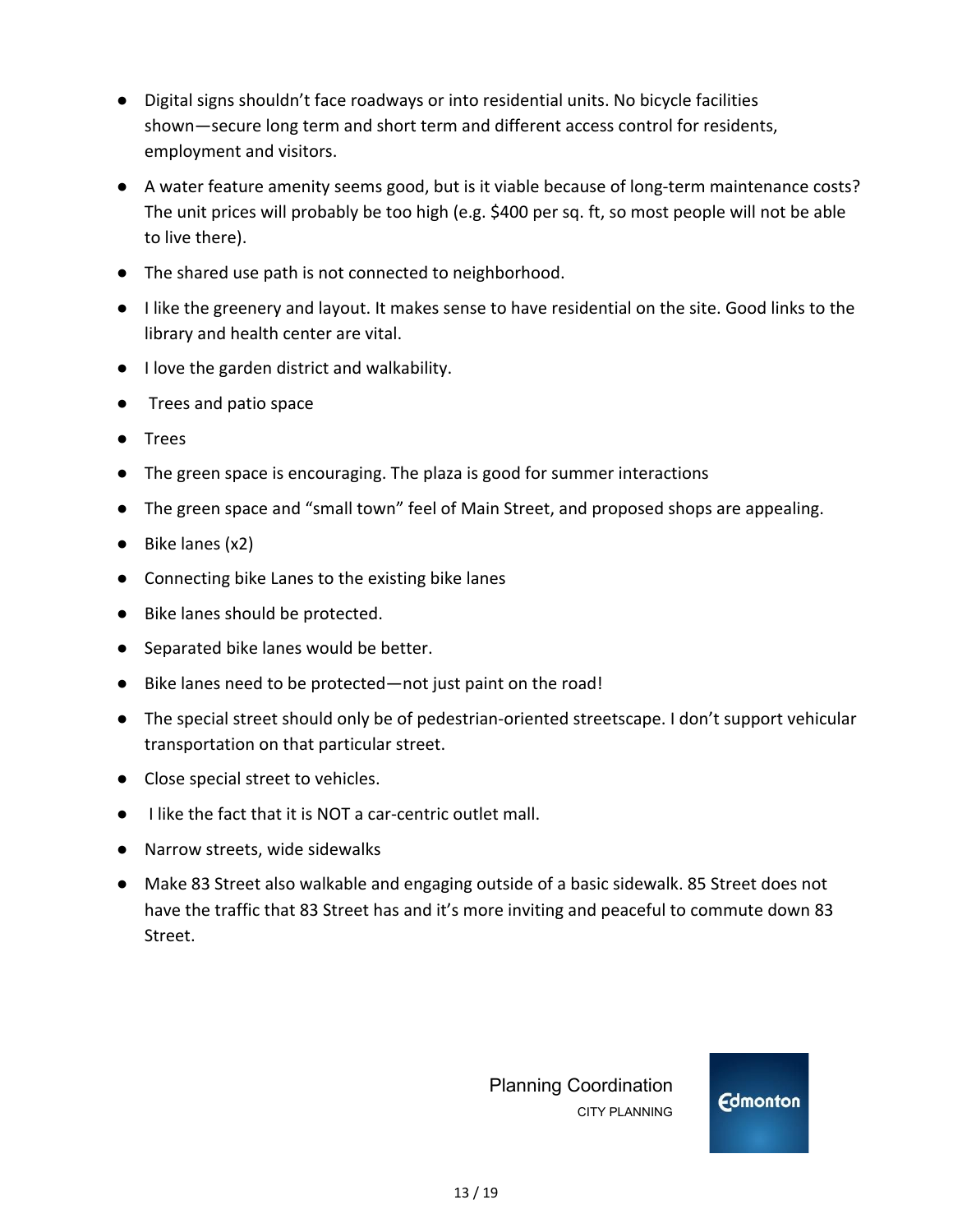- "Active streetscape"? All outdoor is harder for mobility-impaired. Curbs and traffic etc. limit access.
- **●** Think of seniors and people with mobility issues.
- **●** It is not as pedestrian-friendly as I hoped.

#### **Socio-Economic**

- Renewal is good. Mall is tired.
- Bonnie Doon Mall is DEAD and it definitely needs an overhaul. I will drive to Southgate just for a better atmosphere.
- It looks modern and hopefully will attract people to the area.
- Make it happen! Build it and they will come. This site desperately needs development.The mix of housing is a bold plan! Bravo Edmonton!
- Revitalizing the area is great!
- There are many seniors living in the area. Where are the covered shopping areas? Older people won't be walking from store to store in the cold weather (8 months of the year).
- But what about winter for seniors?
- Residents like the elderly or young families with kids in strollers cannot take the LRT to Bonnie Doon.
- There is a need for a lot more focus on seniors as they make up the majority of the local population. Focus on less walking and places to rest.
- I'm glad to hear about focus on rentals and senior's area.
- This is a senior's community. Know your audience!
- The development (residential) appears to be high end income. There needs to be some accommodation for low/limited (e.g. AISH) clients, who, like seniors could benefit from ready access to commercial (food, clothes, bank, etc.) and medical facilities (drugstore and doctors).
- **●** I like that the demographic space is open to everyone, including the homeless folks who might use it as a resting place.

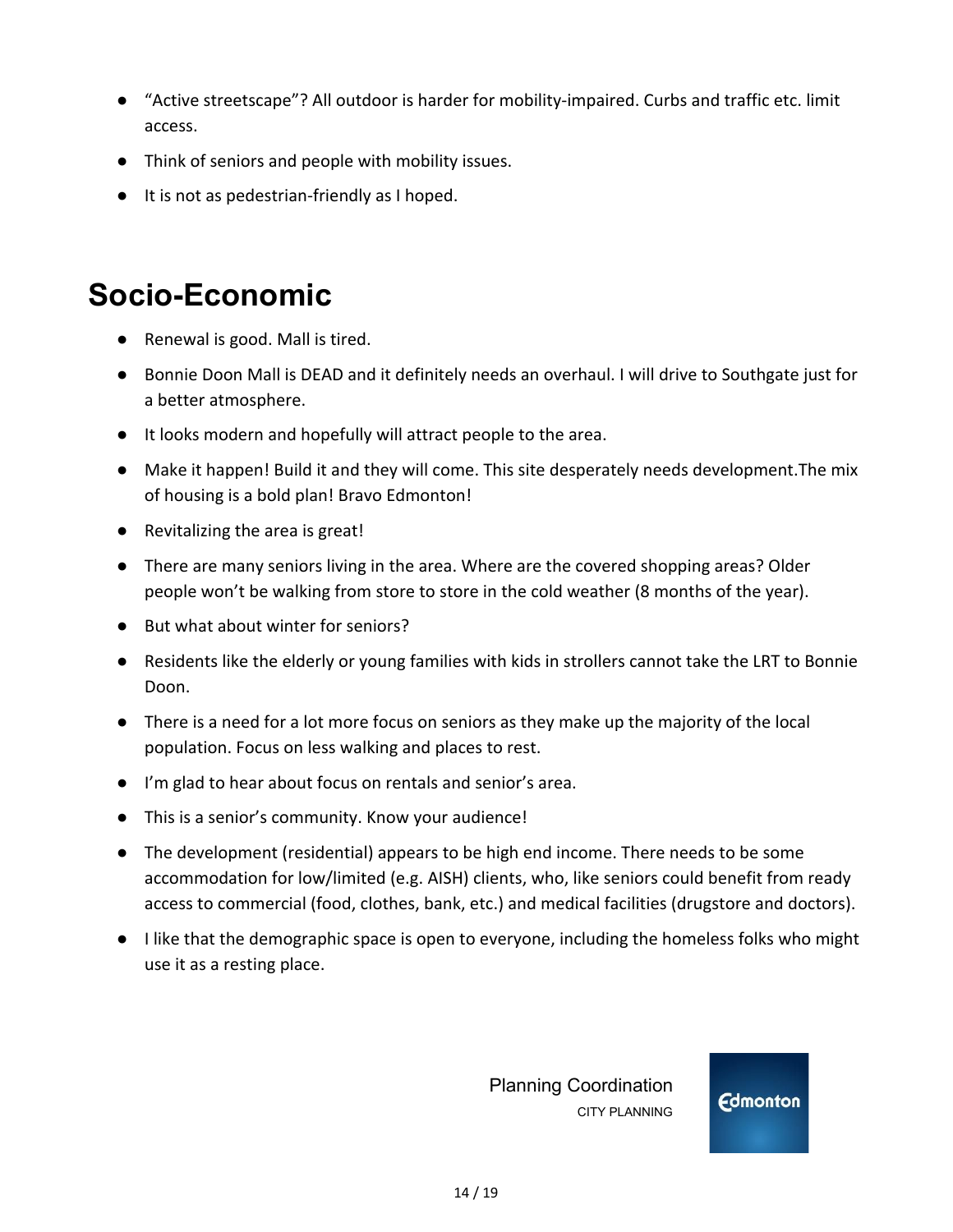- **●** It's family-friendly!
- **●** It looks like you're trying to put a high class village in the middle of a lower middle class neighborhood. It doesn't fit.
- **●** Over-development in an oil- based economy with no recovery in sight. Where are the people?
- **●** Mall concept is a dying concept—as Bonnie Doon Mall shows. Online purchases with no retail outlet are the future.
- **●** It's a very segregated mix…could be healthier for all.
- **●** This plan will create too much pollution!
- **●** Too much rental could cause lower market values.
- **●** I am concerned about safety during construction, the walkability during construction and getting out of neighborhood in an emergency.
- **●** I don't like the construction traffic and noise.
- **●** Consider youth safety—Vimy Ridge School
- **●** Rolling it out over 30 years is TOO long…way too long!
- **●** I'm glad to see this. It should not take 30 years. It's about time—long overdue.
- **●** I think the high rises are critical for "central Edmonton". If not for 5 years from now but 50 years.
- **●** Are we an experiment because of location and demographics? They know in 35 years most of the older residents will be gone.
- **●** The proposal for various housing options is reflective of many different needs of future residents.
- **●** I don't like any changes. I like the mall to be the same. I am 10 years old.
- **●** I'm worried it's over-ambitious—over-promise and under deliver.
- **●** I think it is a great idea.
- I quite like it overall.
- It's about time! I'm very excited about this.
- **●** I love it!

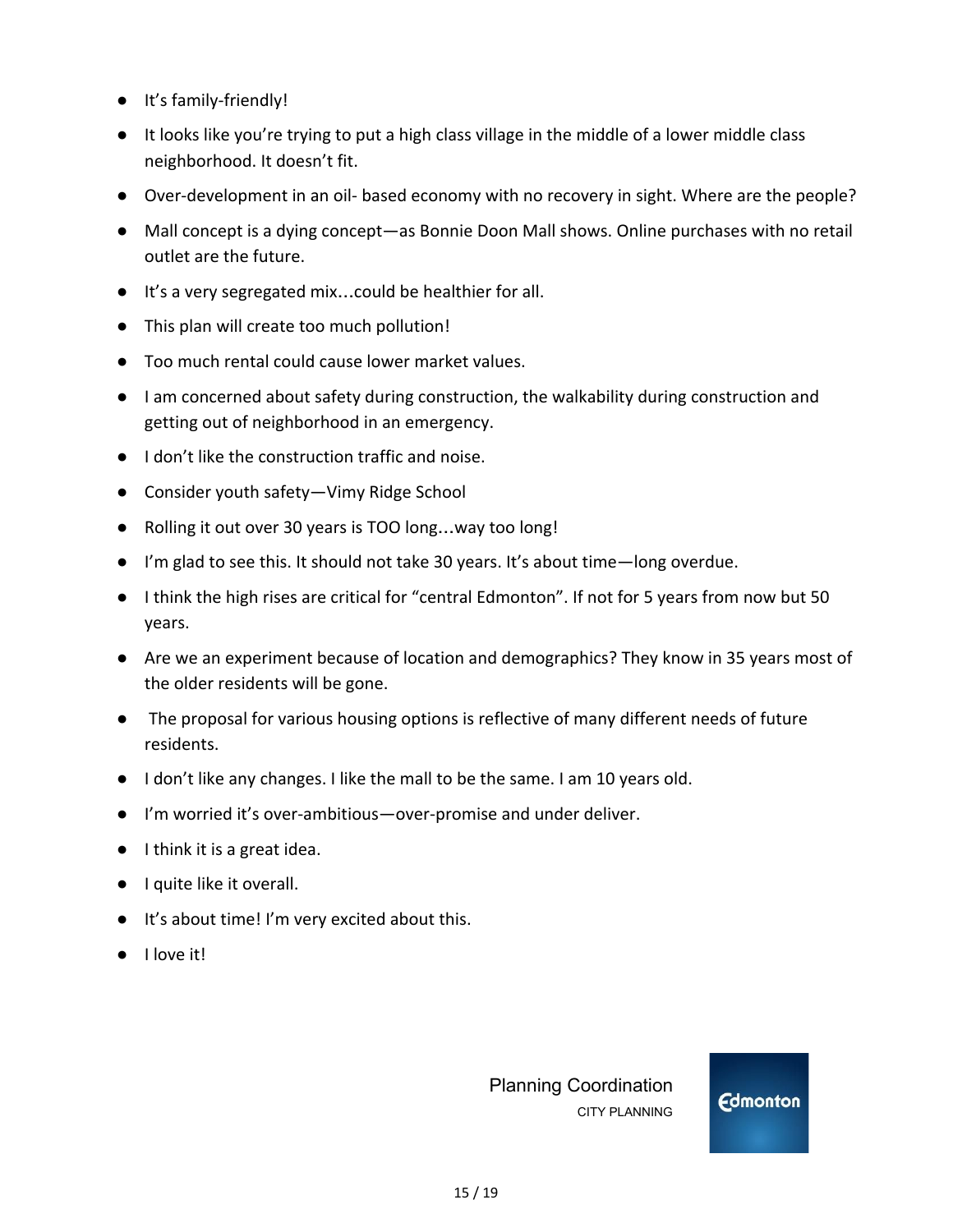- If you are considering naming streets within the development, research the history of the area for names of people and businesses. This re-development of Bonnie Doon Shopping Centre is good on all levels and is long-overdue.
- I am 71 years old. I remember seeing the farmland that is now BDSC all graded up for the shopping center. The shopping center was a strip mall but the whole property was paved. I was 11 years old when it opened. I saw the strip made into an enclosed mall and I watched the renovation in later years. Good luck in your endeavors.
- A majority of neighborhood residents are NOT francophone. Why the special treatment? Not fair!

## **Open House and Consultation**

- I like the open, collaborative process and the thought and inclusiveness of the potential design.
- Cool approach—incremental. Good engagement. You're on the right track!
- This appears to have a degree of thoughtfulness not present in similar proposals (e.g. Holyrood).
- I like the clear explanations, consultation with the community and I'm excited for the revitalization!
- I like that the process is including input from current tenants of Bonnie Doon Center.
- I don't like the narrow-mindedness of my fellow residents.

# **QUESTIONS**

- Will we lose an indoor mall which is great for seniors, people with young children or disabilities?
	- The development of a new enclosed mall is an opportunity under the proposed zoning which includes a variety of commercial and retail uses and a site plan which includes a significant amount of retail and commercial space, notably along the southern portion

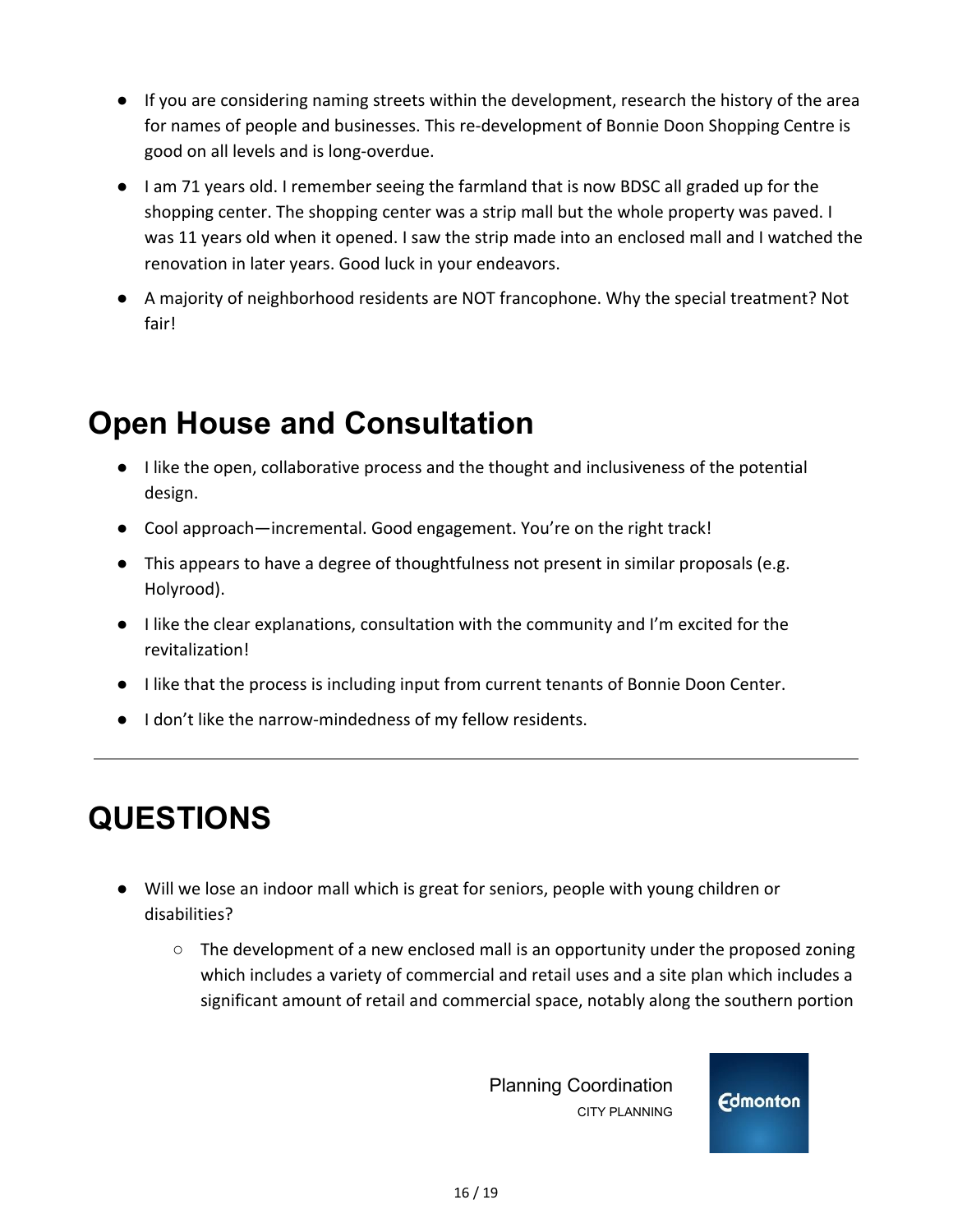of the site. The property owner's stated intent is that redevelopment of this site will be phased in such a manner that the existing mall will not be taken down all at once and it will continue to provide services during the transition period.

- Whether or not the property is rezoned under this proposal, a property owner has the right to demolish a building- they do not need to rezone to do so (a simple demolish permit is required).
- What is the traffic impact?
	- A Traffic Impact Assessment (TIA) has been submitted as part of this application. It is under review by City staff.
- I have a concern about parking. If it is underground or organized will it cost more?
	- $\circ$  On-site parking will be privately managed. Any costs associated with on-site parking is at the landowner's discretion.
- Will the green space areas be policed to minimize homeless/drug use?
	- Apart from the standard policing of public spaces, there is no requirement that any additional security be provided for these proposed spaces. Private security is at the discretion of the landowner. The publicly-accessible private spaces as proposed would remain privately owned.
- **●** What is being done to make the outdoor space as usable as possible?
	- $\circ$  The proposed outdoor spaces are currently under review by City staff. The review consists of ensuring that these open spaces will meet the needs of this future community.
- **●** How will affordable housing be included?
	- $\circ$  The proposal includes the Developper Sponsored Affordable Housing clause which includes option that 5% of future units be sold to City at 85% of market value or the equivalent value be provided as cash in-lieu.
- **●** Will the shops still be affordable for local residents (lots of seniors in the area)? Will there be more than just Safeway to purchase groceries?
	- Affordability of the consumer goods is not a land use consideration and cannot be addressed through the review of this application. There are a number of different retail and commercial opportunities within the proposed zoning that can accomodate the sale of groceries, notably the General Retail Sales and Convenience Retail Sales uses.

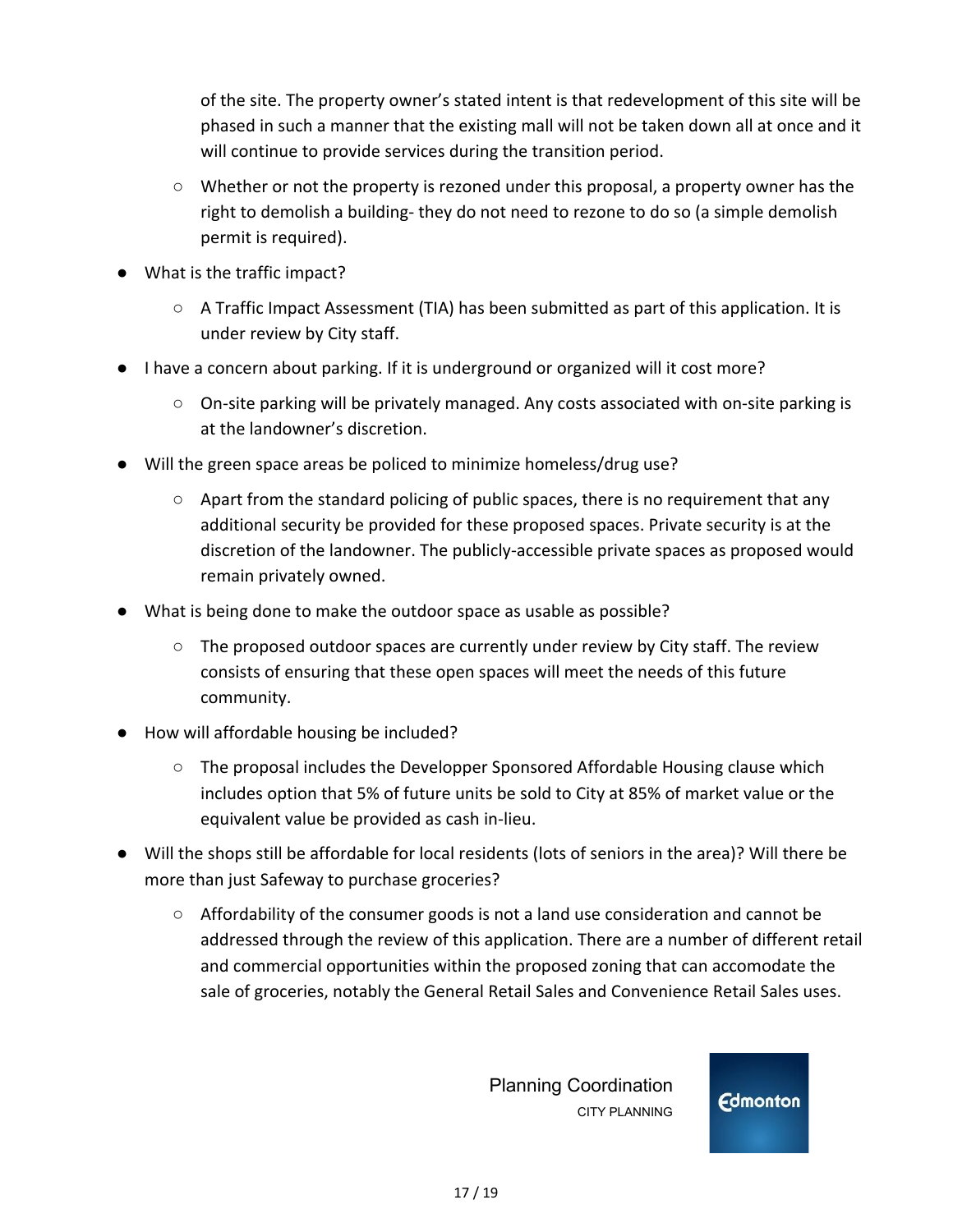- **●** Can the sewer and water infrastructure support such density?
	- $\circ$  A Servicing Report is currently under review by City staff to ensure the proposed redevelopment can be adequately serviced. The cost of any upgrades to existing services will be borne by the developer.
- **●** How will the increase of people at Bonnie Doon Pool and Library be accommodated?
	- As population within the area increases, these services will be reevaluated for expansion to meet the needs of more people.
- How will homeless people be supported?
	- $\circ$  The proposed zoning includes the Developper Sponsored Affordable Housing clause which requires the option that 5% of future units be sold to City at 85% of market value or the equivalent value be provided as cash in-lieu.
- How will the outdoor park space be monitored to keep homeless people away?
	- The open spaces will have easements for public access and will not discriminate towards anyone, homeless or otherwise. Apart from standard policing of this area, additional monitoring and security is at the discretion of the landowner.
- **●** You are proposing retail, health services, etc. which are already there and having a rough time existing. Why will that change?
	- $\circ$  This is not a land use consideration that be addressed through the review of this rezoning application.
- **●** Where are the focus groups for the commuters?
	- The public engagement component of this rezoning application is geared towards anyone who would like to learn about the proposal and provide their feedback to the City. It is not geared towards specific groups, rather it seeks feedback from a broad range of residents representing a diversity of backgrounds so that this feedback can be summarized for Council's consideration, should this application proceed to a Public Hearing.
- **●** Regarding the special street- why is it necessary to have vehicular traffic on this roadway that runs between two secondary roads?
	- The proposed road network within the site is still under review by City staff and includes on-site vehicular circulation, as well as proposed access to buildings.